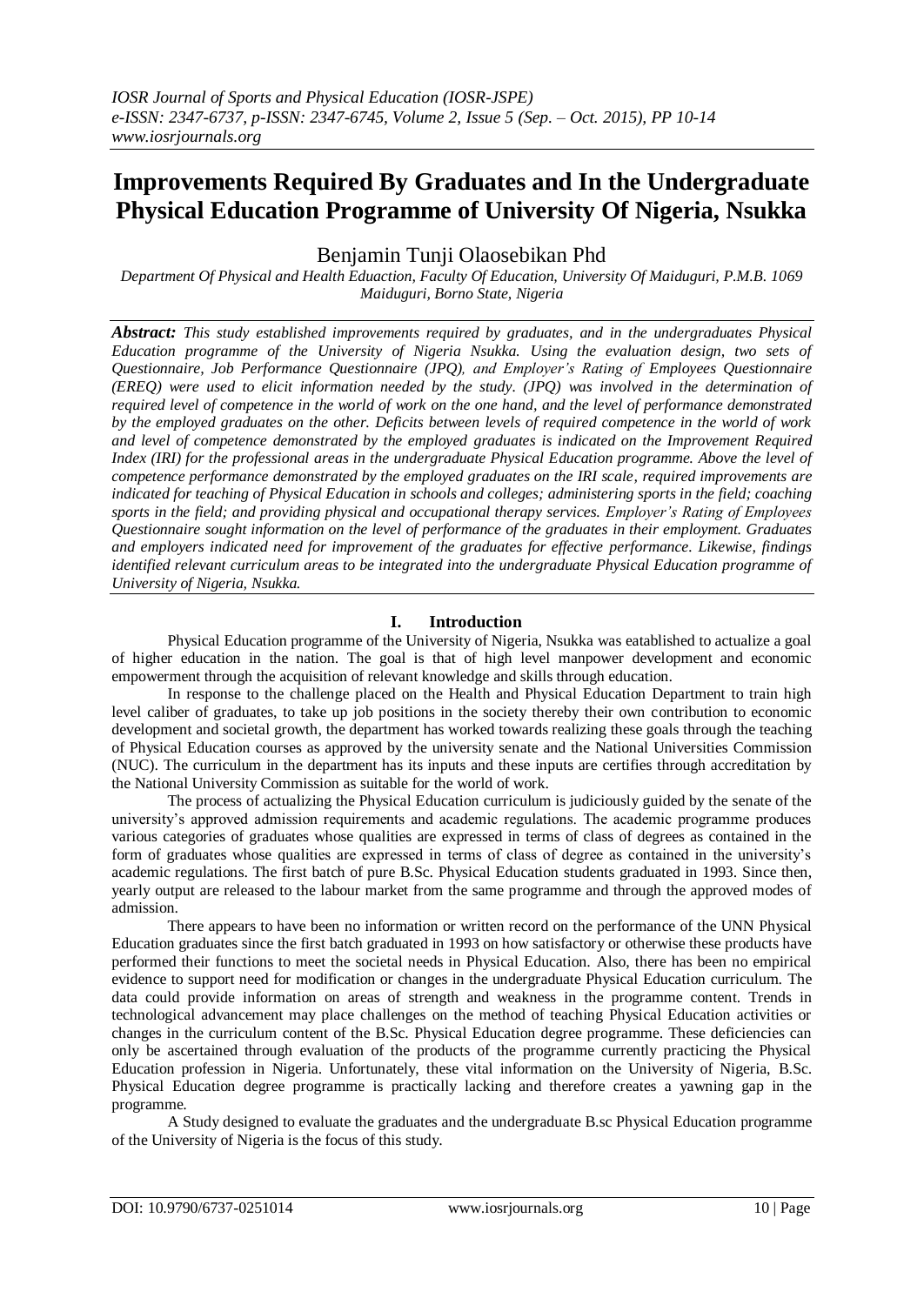Using the evaluative design, competences and tasks obtained in each professional area of Physical Education derived through a pilot study in which the academic staff on the undergraduate B.Sc. Physical Education programme of UNN provided information gave direction to the design of the two main instruments involved in the study.

### **II. Methodology**

The study employed a 57 item Job competence required, and Performance Questionnaire (JPQ), and 57 item Employer's Rating of Employees Questionnaire (EREQ) to elicit information needed from the graduates and the employers of the graduates. The two sets of questionnaire were validated by seven experts, four from a contemporary programme, Department of Physical and Health Education, Ahmadu Bello University, Zaria, Nigeria, the other three were staff of the Faculty of Education, University of Nigeria Nsukka. Cronbach alpha was used to determine the reliability coefficient of the instruments. The method was applied to estimate the internal consistency of the instruments, and the following coefficient estimates were obtained:

- (i) Job competencies required questionnaire .96
- (ii) Job competencies performance questionnaire .92

Copies of the Job Performance Questionnaire (JPQ) were mailed to the graduates of the undergraduate Physical Education programme. Through their home addresses obtained from their records in the office of the registrar of the University. Also with the help of six research assistants, one for each of the states in the South East of Nigeria, contacts were made with 84 of the employed graduates where they were working other than their home addresses. A total of 139 copies of the JPQ were administered, 99 were retrieved. Further, 94 copies of the retrieved questionnaire were considered valid for purposes of analyse.

Seventeen (17) copies of the Employer's Rating of Employees Questionnaire (EREQ) were administered through personal contacts made by the researcher.

The 57 item Job Performance Questionnaire was used for collecting data from employed graduates (respondents) on improvements required by the programme and the employed graduates. The questionnaire has two categories of responses columns. The first column has 4 point response scales of: Highly Required (HR); Averagely Required (AR); Slightly Required (SR) and Not Required (NR) to determine the clusters or tasks required in each professional area of undergraduate Physical Education programme of UNN. The second column has 4 point response scale of High Performance (HP), Average Performance (AP), Slight Performance (SP) and No Performance (NP) for determining the levels of performance of each clusters/tasks by each respondent.

The 57 item performance rating questionnaire was administered on the employers for rating the competence of their employees. The questionnaire has a 5-point rating scale of Very High Performance (VHP); High Performance (HP), Average Performance (AP); Slight Performance (SP) No performance (NP).

Improvement Required Index *(IRI)* was used for taking decision on improvement required by the employed graduates of the undergraduate Physical Education programme in the professional areas of Physical Education on the field: where  $IRI = \overline{X}_R - \overline{X}_P$ ; where  $\overline{X}_R$  = mean required,

# $\overline{X}_p$  = mean performance

Improvement Required Index was applied in taking decision on research questions 1 and 3.

- (i) Where  $\overline{\mathbf{X}}_R \overline{\mathbf{X}}_P > 0$  for any item or area, *IRI* was positive, therefore improvement was required on the item or area.
- (ii) Where  $\bar{X}_R \bar{X}_P < 0$  for any item or area, *IRI* was negative, therefore improvement was not required for that item or areas.
	- (iii) Where  $\bar{X}_{R} \bar{X}_{P} = 0$ , *IRI* were neutral and therefore improvement was not required.

The following is applicable to the mean  $(\bar{X})$  considered for research question 2:

| Range          | <b>Remarks</b>          |
|----------------|-------------------------|
| 4.50 and Above | Very High Performance   |
| $3.50 - 4.49$  | <b>High Performance</b> |
| $2.50 - 3.49$  | Average Performance     |
| $1.50 - 2.49$  | Slight Performance      |
| $0 - 1.49$     | No Performance          |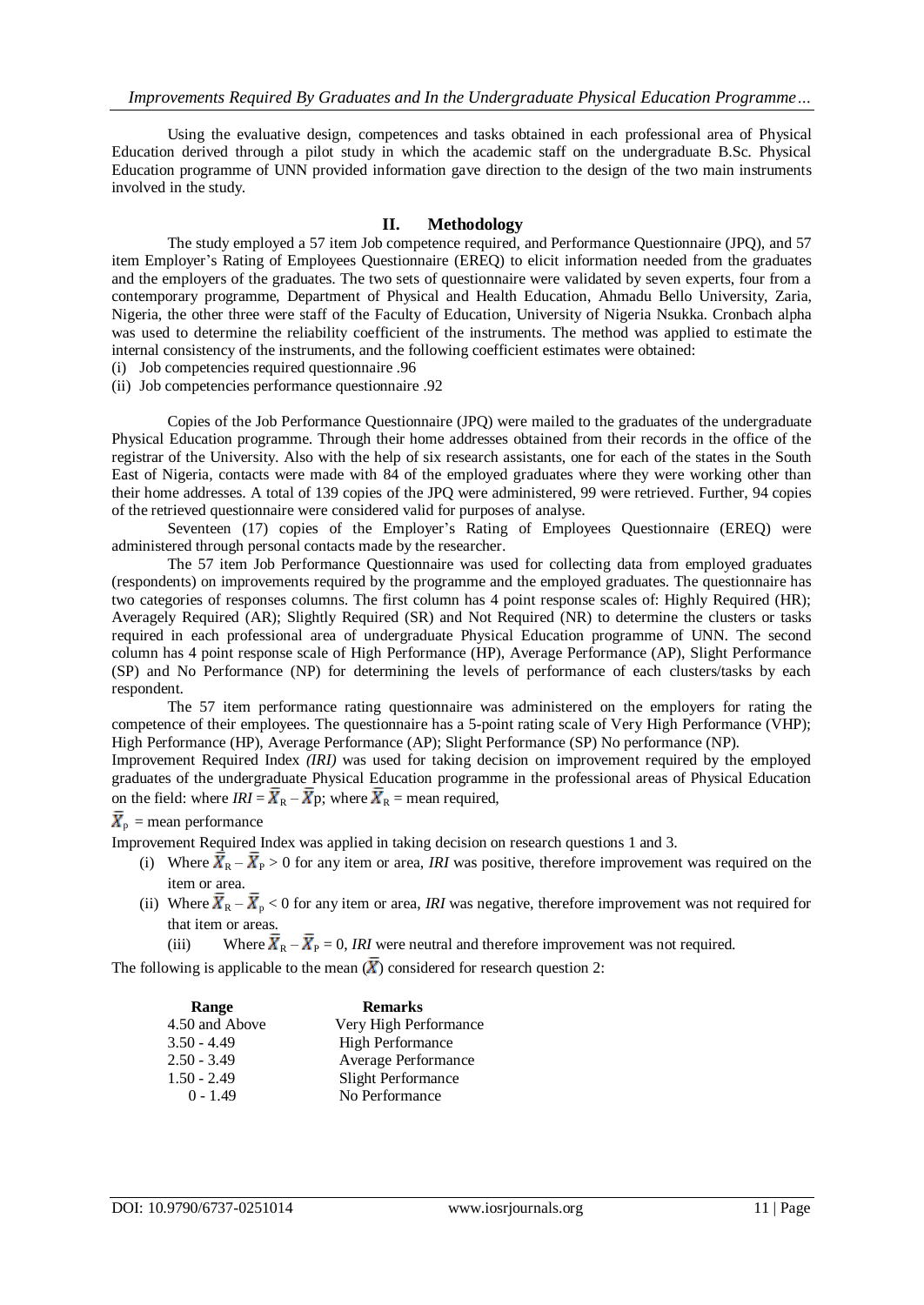#### **Research Question 1**

# **III. Results**

What improvements are required in the undergraduate Physical Education Programme of the University of Nigeria, Nsukka for effective performance of its graduates in the field as perceived by the employed graduates?

The data for answering research question 1 is presented in Table 1.

#### **Table 1: Mean Ratings of the Responses of Graduates of Physical Education Programme on Improvement Required for performance on the Job**  $(N = 94)$

| S/N <sub>0</sub> | Item                                         | $\mathbf{X}_\text{R}$ | $\mathbf{X}_{\mathbf{P}}$ | IRI  | <b>Remarks</b>       |
|------------------|----------------------------------------------|-----------------------|---------------------------|------|----------------------|
|                  | Teaching                                     | 3.53                  | 2.79                      | .74  | Improvement required |
|                  | Administration of sport                      | 3.57                  | 2.49                      | 1.08 | Improvement required |
|                  | Coaching of sport                            | 3.29                  | 2.47                      | .82  | Improvement required |
|                  | Physical and occupational therapy activities | 2.81                  | .96                       | .85  | Improvement required |

Data in Table 1 revealed that the Improvement Required Index (*IRI*) of the graduates of the undergraduate Physical Education programme of University of Nigeria Nsukka ranged from .74 – 1.08. Teaching of Physical Education has an *IRI* of .74; coaching of sport .82; physical and occupational therapy .85; while administration of sport indicated 1.08.

Generally, the graduates of the undergraduate Physical Education programme require improvement in all four professional areas of the programme for enhanced performance on the job.

#### **Research Question 2**

What is the performance of the graduates of the undergraduate Physical Education Programme of the University of Nigeria, Nsukka as perceived by the employers?

The data for answering research question 2 is presented in Table 2.

#### **Table 2: Mean Ratings of the Employers on the Level of Competence of the Graduates of Physical Education in Areas of Physical Education** (N=14)

| S/N <sub>0</sub> | Item                                         |      |
|------------------|----------------------------------------------|------|
|                  | Teaching of physical education               | 2.52 |
|                  | Administration of sport                      | 2.35 |
|                  | Coaching of sport                            | 2.17 |
|                  | Physical and occupational therapy activities | 1.78 |

Data in Table 2 revealed that the mean ratings of the responses of the employers on the level of competence of the graduates of the undergraduate Physical Education Programme of the University of Nigeria, Nsukka in the field ranged from 1.78 – 2.52. The graduates are perceived by the employers as being averagely competent in teaching (2.52). They are perceived as being slightly competent in administration of sport (2.35), coaching of sport (2.17) and physical and occupational therapy activities (1.78) activities as reflected in Table 2.

Generally, the employers perceived the graduates of the programme as being slightly competent in Physical Education in the field.

# **Research Question 3**

What are the improvements required by the graduates of undergraduate Physical Education programme for enhancing their performance in the field?

The data for answering research question 3 is presented in Table 3.

#### **Table 3: Mean Ratings of the Responses of Employed Graduates and their Employers on the essential Curriculum Areas for Integration into Physical Education Programme of UNN**  $(N = 94)$

| S/No | <b>Item</b>         | ΔR    | $\overline{\phantom{a}}$<br><b>Ap</b> | IRI | <b>Remarks</b>       |
|------|---------------------|-------|---------------------------------------|-----|----------------------|
|      | Sport marketing     | 2.81  |                                       | .69 | Improvement required |
|      | Management in sport | 3.05  | 2.65                                  | .40 | Improvement required |
|      | Sport journalism    | 3 7 1 | n 22                                  | .88 | Improvement required |

 $\bar{X}_R$  is same as mean competence required on the job;  $\bar{X}_P$  is same as mean of competence performance; IRI is Improvement Required Index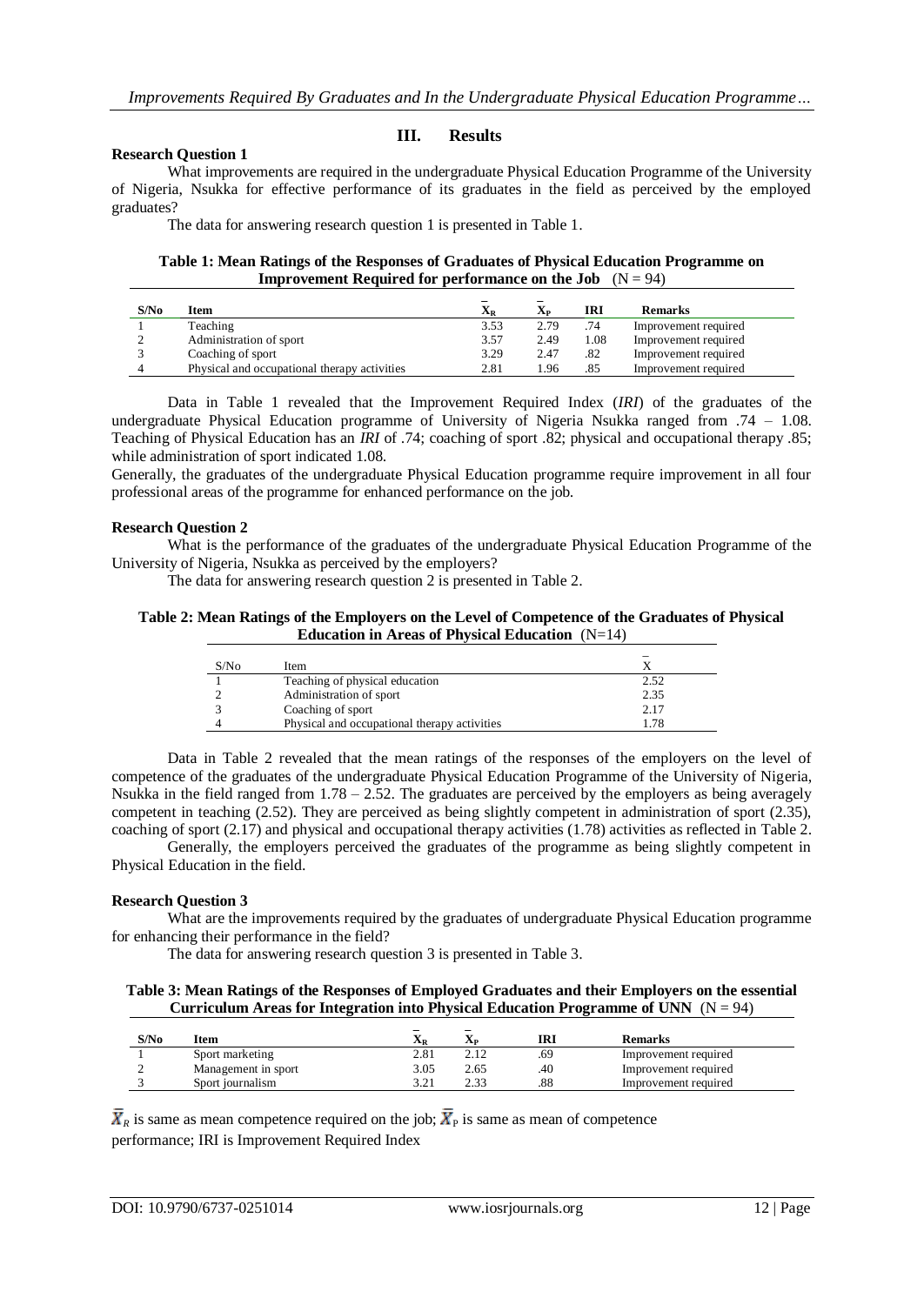The data in Table 3 revealed that the Improvement Required Index (*IRI*) of the employed graduates ranged from .40 - .88. The employed graduates though, did not have the benefit of studying those areas while in the University. Therefore, the above courses shall be necessary for future graduates of undergraduate physical education programme of the University of Nigeria, Nsukka.

# **IV. Discussion**

Findings of the study revealed that the areas which the employed graduates of the undergraduate Physical Education programme of the University of Nigeria require improvements for enhanced performances on the job are in the four areas of the undergraduate Physical Education programme (teaching of physical education, administration of sport, coaching of sport, and physical and occupational therapy activities). Furthermore, there is agreement between the employed graduates and their employers/supervisors on the felt need for improvements in the level of competence of the employed graduates in the four areas of the undergraduate Physical Education programme of the University of Nigeria. This finding indicates that the employed graduates perceived their level of competence acquired while in training as being inadequate to meet very effectively with the challenges and nature of services required of them in the world of work. In consonance with the need for improvement by the employed graduates were the studies of Akpan (1993), Anyakoha (1993) and Sowande (2002) who found out that deficient personnel in the place of work can be remedied through retraining or in-service programme in order to enhance their effectiveness.

Findings from the study showed that the essential relevant curriculum areas to be integrated into the undergraduate Physical Education programme of the University of Nigeria for enhanced effectiveness are; sport marketing, sport management and sport journalism and broadcasting. The findings revealed that the employed graduates of the undergraduate Physical Education programme are experiencing novel challenges in the field which were not catered for by their training programme while in the University. Probably, graduates of the programme could have been efficient and happier on the job if they had acquired sufficient knowledge, skills and attitudes in the above areas. Understanding the effects of their deficiencies in the above areas, they felt that future generation of the graduates of the undergraduate Physical Education programme should be saved of these deficiencies by being exposed to these challenging areas required in the field.

The above claims have been supported by the developments in Physical Education, sports and recreation around the world as evidenced by the Suny Brockport University undergraduate Physical Education programme of 1997 and the Assessment Plan for the department of Health and Physical Education, California State University of 1998. Both programmes emphasized high support for the teaching and learning of sport marketing, sport management, sport journalism and broadcasting to meet the challenges of sport and recreation in America.

It was found out that the level of competence acquired by the graduates of the undergraduate Physical Education programme of University of Nigeria in the teaching of Physical Education in schools and colleges was low. This has implications for interest and the acquisition of skills in Physical Education, sport and recreation in schools where the manpower is extremely low in competence. Physical Education, sport and recreation normally attract interest of children in schools and they normally want to spend most of their time in this area at any opportuned time outside the classroom. The same sport and recreation may create fear and panic in youths and parents because of the hazards involved, if the appropriate techniques and skills are not taught these youths. Susceptibility to injuries and their prevalence rate is high where appropriate techniques and skills are not properly taught. Therefore, teachers or trainers who are in-charge of this vital programme in the school must not only be competent in teaching the skills, they must be recent and familiar with the use of modern technologies in sport to train the youths. They should be highly competent in supervising the students and in the management and security of Physical Education facilities in the schools. Hence, a retraining of Physical Education teachers in the field is necessary in order to keep them abreast with developments in the profession.

It was found out that the level of competence acquired by the employed graduates of the undergraduate Physical Education programme of University of Nigeria in administration of sport was slightly low. This finding has implications for how well the school's sport (intramural and interscholastic) club side sport, community sport and recreational programme are organised and conducted to achieve the desired objectives. High level of effectiveness and efficiency with which the sport administrator attends his duties is important. His level of administrative skills is incumbent on his professional desired and consequently to his level of competence brought to work. High level competence in sport administration touches on: human, facility and finance management, athlete management, sport scheduling, sport organisation and promotion. All of these identified tasks and functions of a sport administrator are products of highly planned, structured, functional, relevant and current Physical Education curriculum. If the level and nature of training of the sport administrator does not reflect on all of these meaningfully, level of competence becomes low.

It was found out that the level of competence acquired in coaching of sport by the employed graduates of the undergraduate Physical Education programme of the University of Nigeria was slightly low. This finding